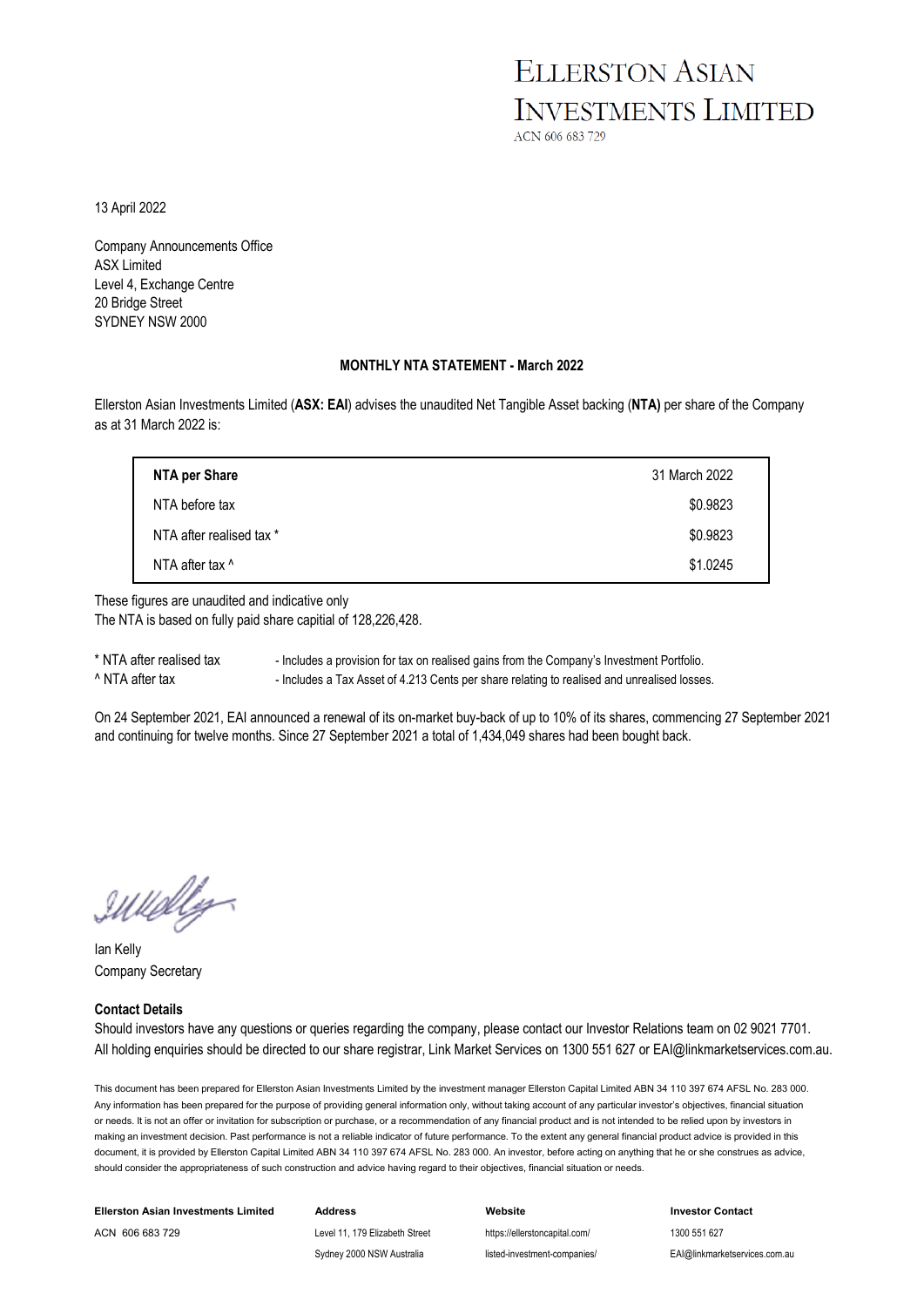

# Ellerston Asian Investments Limited (ASX: EAI)

### Monthly Newsletter, March 2022

#### Key Information

| Listing Date <sup>^^</sup>       | 4 September 2015 |
|----------------------------------|------------------|
| NTA (before tax)*                | \$0.9823         |
| NTA (after realised<br>tax)^     | \$0.9823         |
| NTA (after tax)**                | \$1.0245         |
| Share Price at<br>31/03/2022     | \$0.900          |
| EAI Market<br>Capitalisation     | \$115.4 Million  |
| Average<br><b>Management Fee</b> | 0.82%            |
| Performance Fee                  | 15%              |

\* NTA (before tax) – Includes taxes that have been paid.

 $\land$  NTA (after realised tax) - Includes a provision for tax on realised gains from the Company's Investment Portfolio.

\*\* NTA (after tax) - Includes a Tax Asset of 4.213 Cents per share relating to realised and unrealised losses.



CERTIFIED BY RIAA

#### Performance Summary

| Performance      | 1 Month  | 3<br>Months | 6 Months   | 1 Year    | 3 Years<br>(p.a.) | 5<br>Years<br>(p.a.) | Since<br>Inception <sup>^^</sup><br>(p.a.) |
|------------------|----------|-------------|------------|-----------|-------------------|----------------------|--------------------------------------------|
| Net <sup>^</sup> | $-6.81%$ | $-11.84\%$  | $-13.54%$  | $-16.49%$ | 1.92%             | 5.29%                | 4.38%                                      |
| Benchmark*       | $-6.20%$ | $-11.14%$   | $-13.02\%$ | $-14.93%$ | 1.08%             | 4.80%                | 5.27%                                      |
| Alpha            | $-0.60%$ | $-0.70%$    | $-0.52%$   | $-1.56%$  | 0.84%             | 0.49%                | $-0.89%$                                   |

^ The net return figure is calculated before all tax provisions, after fees & expenses, includes the effects of the share buyback, and excluding the effects of option exercise dilution. Past performance is not a reliable indication of future performance \*MSCI Asia ex Japan (non-accumulation) (AUD)

Ellerston Asian Investments (EAI) was down 6.81% (net) in March versus the MSCI Asia ex Japan Index which was down 6.20%.

EAI aims to have a sustainable dividend policy based on multiple years of profit reserves. On March 30, EAI paid a dividend of 3 cents per share fully franked. As at the end of March 2022, EAI's dividend profit reserve was approximately 13.6 cents per share (includes FY22 profits) and accounts for the latest dividend payment.

March 2022 was one of the most volatile months for Asian markets in recent memory driven primarily by geopolitical and COVID related concerns in China.

### China Fears

During the month, Chinese ADR stocks were sold off heavily after the US Securities and Exchange Commission (SEC) began enforcing the Holding Foreign Companies Accountable Act (HFCAA). Specifically, the SEC formally notified 11 Chinese companies listed in the US on their failure to comply with auditing requirements, which could see them forcibly delisted within 3 years if additional audit disclosures are not provided. We expect all 200+ Chinese ADR companies, including Alibaba, JD.com, PDD, Baidu and Netease to eventually be notified by the SEC over this matter. Given foreigners are major shareholders of Chinese ADR companies, delisting could force many of these investors to offload their shares. Even for companies that are dual-listed in both the US and HK, delisting could still see selling from foreign investors that are either unable or unwilling to hold HK-listed shares. The prospects of US-listed Chinese stocks being 'cancelled' and the subsequent liquidity event was a primary trigger for the worst three day decline in the Hang Seng Index since 2011. We think it is important to highlight that the exchange on which a company is listed does not affect the underlying fundamentals of a company. EAI has always focused on the bottom-up fundamentals because we see ourselves as part owners of companies. All of the dual-listed Chinese companies that we own are profitable, have good earnings growth and solid balance sheets and generate significant free cash flows. We used the sell-off in March as an opportunity to selectively add to our core holdings in China/HK.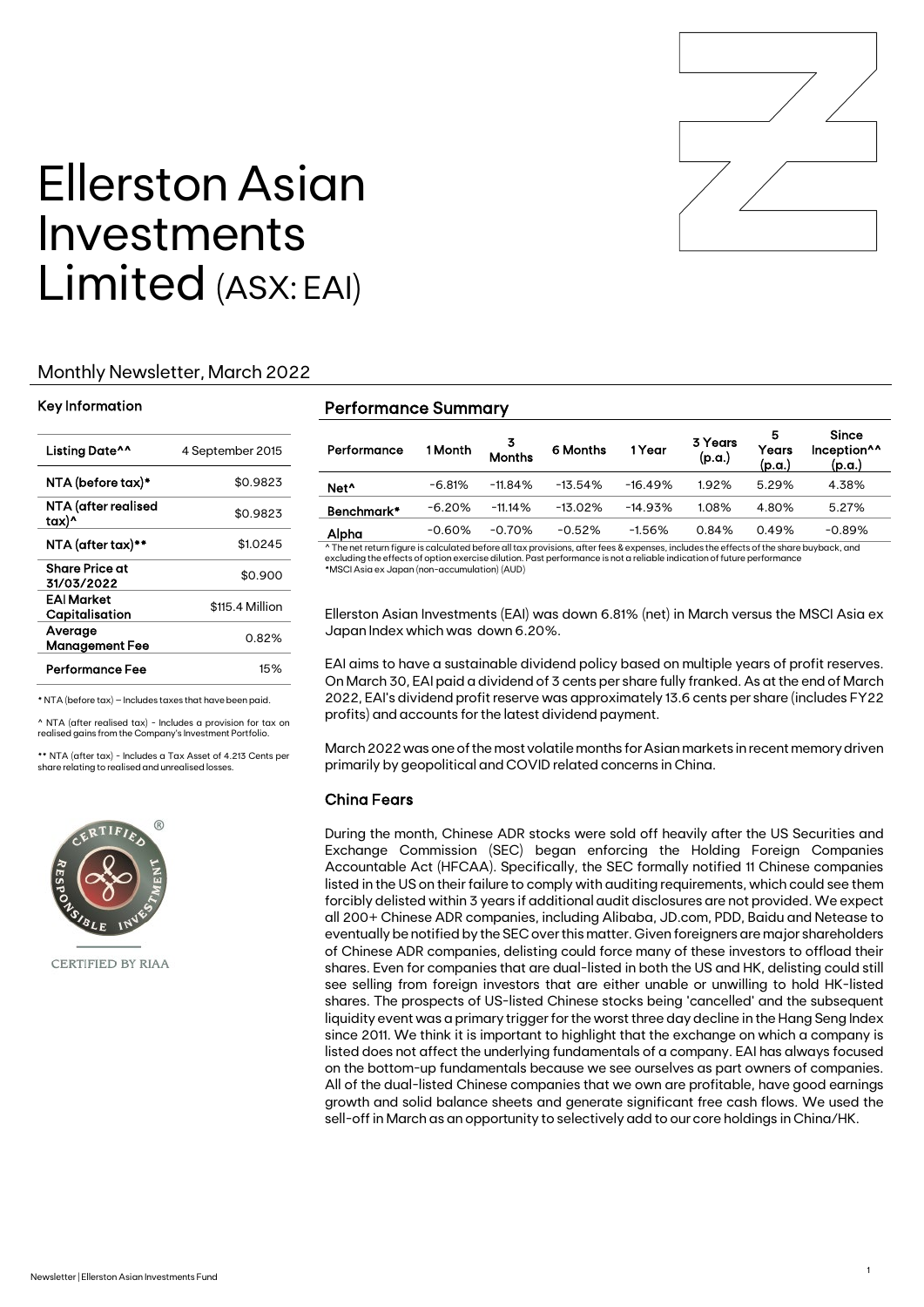On COVID, the spread of the Omicron variant has forced over 20 cities across China notably Shenzhen, Dongguan, Jilin and Shanghai into some form of localised lockdown. This unfortunately will again result in near term economic and supply chain impacts. We had initially expected this round of lockdowns to be shorter in duration given Jilin and Shenzhen were cleared within 7 days. The Shanghai lockdown however has so far lasted over two weeks. Similar to experiences overseas, the highly contagious nature of Omicron has proven difficult to contain and raised doubts over the practicalities of China's hardline COVID policy. We believe a key reason why China remains committed to its COVID-zero policy is the low vaccination rate of the country's elderly population. Only about 50% of people aged over 80 in China are fully vaccinated. The Government is likely trying to avoid a repeat of the recent Hong Kong outbreak, where the mortality rate of the city's unvaccinated elderly population was amongst the highest in the world. Further, there are question over the efficacy of the domestic Sinovac vaccine in protecting against Omicron. That said, we expect the Chinese Government to reassess its COVID policy after this current outbreak is controlled and progressively move towards a 'COVID-light' model throughout this year. The approved use of Pfizer's Paxlovid COVID anti-viral pill in February could provide the catalyst for China to gradually reopen.

The latest wave of COVID will necessitate more fiscal and monetary stimulus in order to meet China's 5.5% GDP growth target for this year. Indeed during the month, Premier Li Keqiang and Vice Premier Liu He announced a number of measures and commitments to support the economy and financial markets. As such, we expect targeted rate cuts and fiscal measures such as rebates/subsidies and increased investments to be announced in the coming weeks. This should be supportive for Chinese equities and we continue to have a large portion of our portfolio allocated to China/HK.

#### Portfolio Performance Summary

India and Singapore were the largest contributors to alpha during the month. Whilst, Taiwan and South Korea were the largest detractors. At a sector level, Energy and Materials were the biggest contributors to performance. Meanwhile, Consumer Staples and Consumer Discretionary were the worst performers.

At a company level, Reliance Industries and JSW Steel were the main alpha generators for the portfolio. The positive performances from Reliance and JSW Steel were driven by rising refining margins and steel prices respectively due to the impacts of the Russia/Ukraine conflict and global (ex-China) re-opening demand.

Mengniu Dairy and Mediatek were the biggest drags on performance. Mengniu's share price weakness was driven by the possible impact of rising animal feed prices on the cost of raw milk, which is a key input for the company's dairy products. Late in the month however, Mengniu management reaffirmed its 2022 guidance for 'low double digit' revenue growth and 30-50bps of operating margin expansion. The weakness in Mediatek's share price was due to concerns over potential order cuts from Chinese smartphone customers and increased competition from Qualcomm. Chinese smartphone sales have indeed been weak in 2022 (-23%YoY YTD) due to the recent resurgence of COVID and high base effect (1Q21 smartphone sales was +100%YoY). We however expect some normalization in China smartphone demand once the latest COVID wave is contained. Meanwhile, any step up in the competitive intensity of the mobile SoC space will likely prove temporary given Qualcomm and Mediatek both use TSMC as their primary foundry. As such, neither company has a cost advantage. Qualcomm will therefore need to abandon its margin expansion strategy in order to compete more aggressively with Mediatek. Mediatek currently trades on 10x forward PE, with low teens earnings growth and free cash flow yield of ~10%. So we believe these concerns have largely been discounted in the share price.

As always, if you have any questions regarding any aspect of the Fund or the portfolio, please feel free to contact us at info@ellerstoncapital.com.

Kind regards, Fredy Hoh